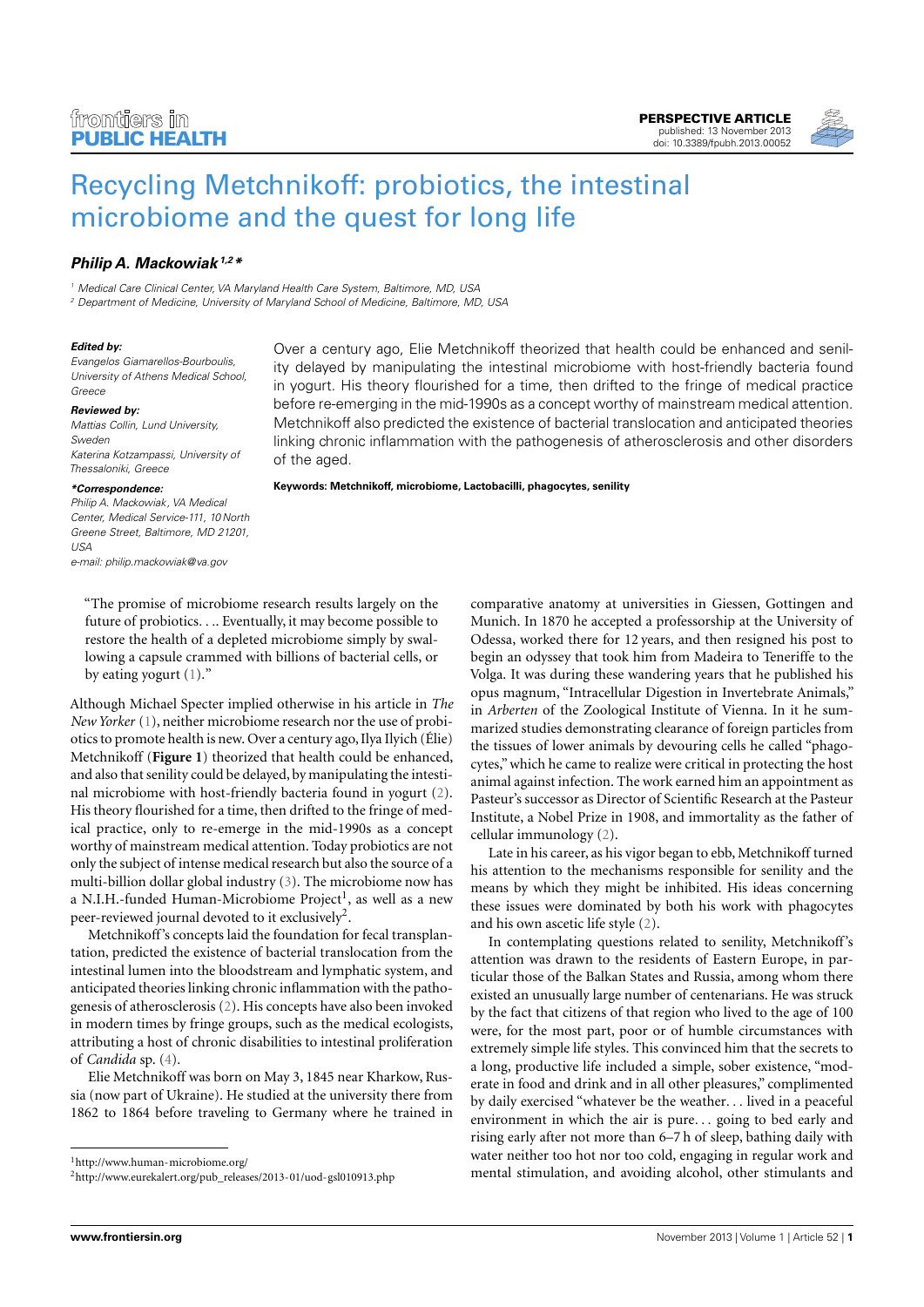

<span id="page-1-0"></span>narcotics [\(2\)](#page-2-1)." Few today would argue with any aspect of Metchnikoff's concept of a healthy life style, with the possible exception of his proscription against alcohol, given the current excitement over the possibility that red wine might be cardio-protective [\(5\)](#page-2-4).

Macrophages and the colonic microbiome, however, were the focus of Metchnikoff's most innovative thinking with regard to mechanisms responsible for senility. He believed that virtually all of the disabilities of old age are the work of phagocytes transformed from defenders against infection into destroyers of healthy tissues by *autotoxins* derived from putrefactive bacteria residing in the colon. According to his concept, senile degeneration of the nervous system, for example, is the work of *neurophags* induced by autotoxins to devour the contents of nerve cells and cause them to atrophy; the blanching of aging hair, the work of similarly activated *chromophags*; muscle atrophy, the work of *sarcophags*; osteoporosis, the work of *osteophags* (osteoclasts), and so on. Such degenerative changes, he believed were nearly always premature and potentially prevented by measures directed against the colon's putrefactive bacteria [\(2\)](#page-2-1).

Metchnikoff dismissed the human colon as a "vestigial cesspool" that functions as little more than a reservoir for waste matter in which microbes produce "fermentations and putrefaction harmful to the host." Production of autotoxins by the colonic microbiome, he believed, is amplified by the western diet, and that avoiding alcohol and foods "such as rich meats and raw or badly cooked substances containing microbes" might diminish colonic bacterial production of the noxious ptomaines (alkaloids) responsible for premature senility. Others tried unsuccessfully to completely eradicate the colonic microbiome and its autotoxins by removing the colon or by administering antibacterial enemas. Metchnikoff advised against such measures. He believed that the evils of autointoxication are best mitigated by inhibiting the putrefactive bacteria in the colon with lactate-producing bacteria [\(2\)](#page-2-1).

The specific regimen recommended by Metchnikoff for suppressing putrefactive colonic bacteria consisted of daily doses of *probiotics* in the form of "soured milk (i.e., yogurt) prepared by

a group of lactic bacteria, or of pure cultures of the *Bulgarian bacillus* (*Lactobacillus bulgaricus*), but in each case (accompanied by) a certain quantity of milk, sugar, or sucrose." He followed his own advice as a regular part of his diet and was "very well pleased with the result." What, exactly, he meant by "very pleased with the results"is not clear. Possibly, he was encouraged by a diminution of "sulfo-conjugate ethers"in his urine,which were then monitored as surrogate markers for intestinal putrefaction. Several of his friends who "suffered from maladies of the intestine or kidneys" followed his example and, likewise, were "well satisfied" with the results. The efficacy of his treatment in retarding the onset of senility was never validated scientifically [\(2\)](#page-2-1). Moreover, subsequent work by a host of investigators showed that *L. bulgaricus* is unable to survive in the human intestine or that of any other animal studied and, hence, not capable of replacing putrefactive bacteria in the colon [\(6\)](#page-2-5). *L. acidophilus*, however, can live in the human intestine and has been used with limited success as a probiotic.

The FAO/WHO (Food and Agriculture Organization of the United Nations and the World health Organization) defines *probiotics* as "live microorganisms which when administered in adequate amounts confer a health benefit on the host [\(7\)](#page-2-6)." As noted above, interest in probiotics such as lactobacilli has soared in recent years, with many studies purporting to demonstrate their efficacy in alleviating human disease, and many more testimonials extolling their benefits. Nevertheless, according to the Cochrane Summaries<sup>[3](#page-1-1)</sup>, evidence supporting such claims is limited to just a few conditions. Probiotics have been shown to be effective or possibly effective in preventing pediatric antibiotic-associated diarrhea, necrotizing enterocolitis in preterm infants, and upper respiratory tract infections. They have been shown to be effective or possibly effective in treating acute infectious diarrhea and persistent diarrhea in children. To date, probiotics, such as *L. acidophilus*, have not been shown to be effective against bacterial vaginosis, ulcerative colitis, Crohn's disease, or preterm labor [\(2\)](#page-2-1).

Fecal transplantation is a special form of probiotic therapy in which a healthy donor's fecal microbiota in its entirety (i.e., processed stool) is transplanted into the intestine of a patient suffering with one of various intestinal disorders. The procedure was first performed in 1958 in patients with fulminate pseudomembranous enterocolitis [\(8\)](#page-2-7). The results were immediate and spectacularly successful. Today patients with the same disorder – now known as "*Clostridium difficile* enterocolitis" – respond favorably to such therapy over 90% of the time. The remarkable success of fecal transplantation in such patients has raised hope that it might also be used to alleviate or prevent other intestinal disorders, such as inflammatory bowel disease, irritable bowel disease, colorectal cancer, and certain nutritional and metabolic disorders [\(9\)](#page-2-8). However, to date, evidence supporting the efficacy of fecal transplantation against any of these disorders is lacking.

Metchnikoff's recommended use of a probiotic to delay the onset of senility, while never embraced by mainstream medicine, has been resurrected by fringe elements like *Body Ecology*, which promote a "back to basics approach to restoring health [\(10\)](#page-2-9)." They

<span id="page-1-1"></span><sup>3</sup><http://summaries.cochrane.org/search/site/probiotics/systematic>